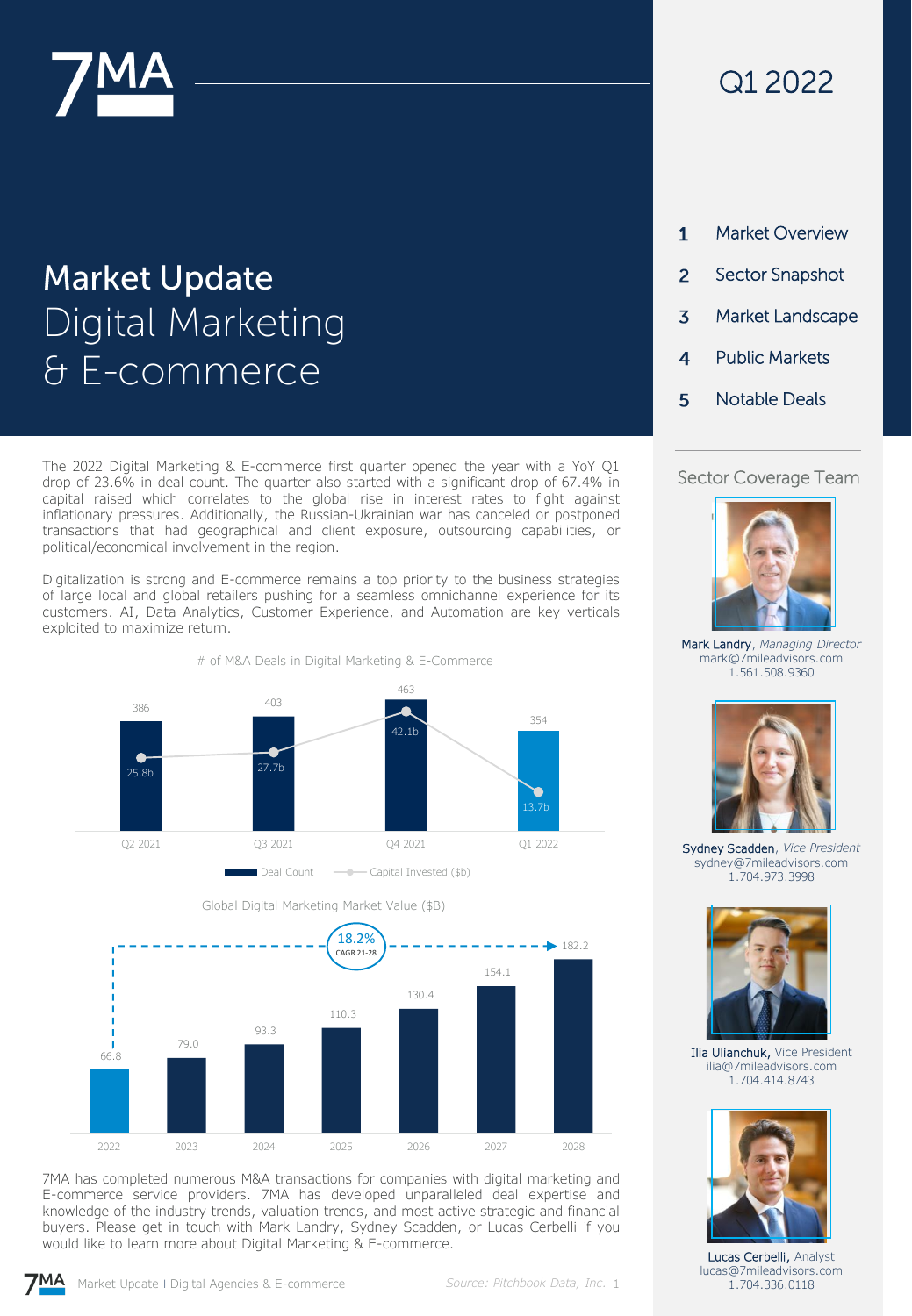#### Digital Marketing & E-Commerce in 2022 – A Snapshot

Trending back to a pre-pandemic level of restrictions, consumer comfort with in-store shopping is rising as online sales growth stabilizes after a period of pandemic driven acceleration. Retailers must reassess consumers' shifting shopping priorities and behaviors to determine the path forward. This has caused store closures to be down 65% compared with this time last year. Smart retailers are using the disruption caused by the pandemic as an opportunity to rescale their physical locations, trimming square footage that may no longer be needed. Since Ecommerce has become the largest single "store", the goal is to increase the number of sales per square foot through digital platforms. Digital marketing and digital agencies are direct beneficiaries of this omni-channel transition top consumer products retailers are undergoing due to the need to advertise products, retain customers, and penetrate or expand to new accessible markets. Digital Marketing in 2022 will be characterized by the use of the Metaverse as a marketing tool, the continued use and improvement of SEO's, the importance of experience as a new social currency, and the need of marketers to become more strategic after machine learning, AI, and Automation have become dominating tools in the industry.



Notable Digital Marketing & E-Commerce Acquirers in Q1 2022 (M&A and PE)



#### Most Active M&A Subsectors in Digital Marketing & E-commerce

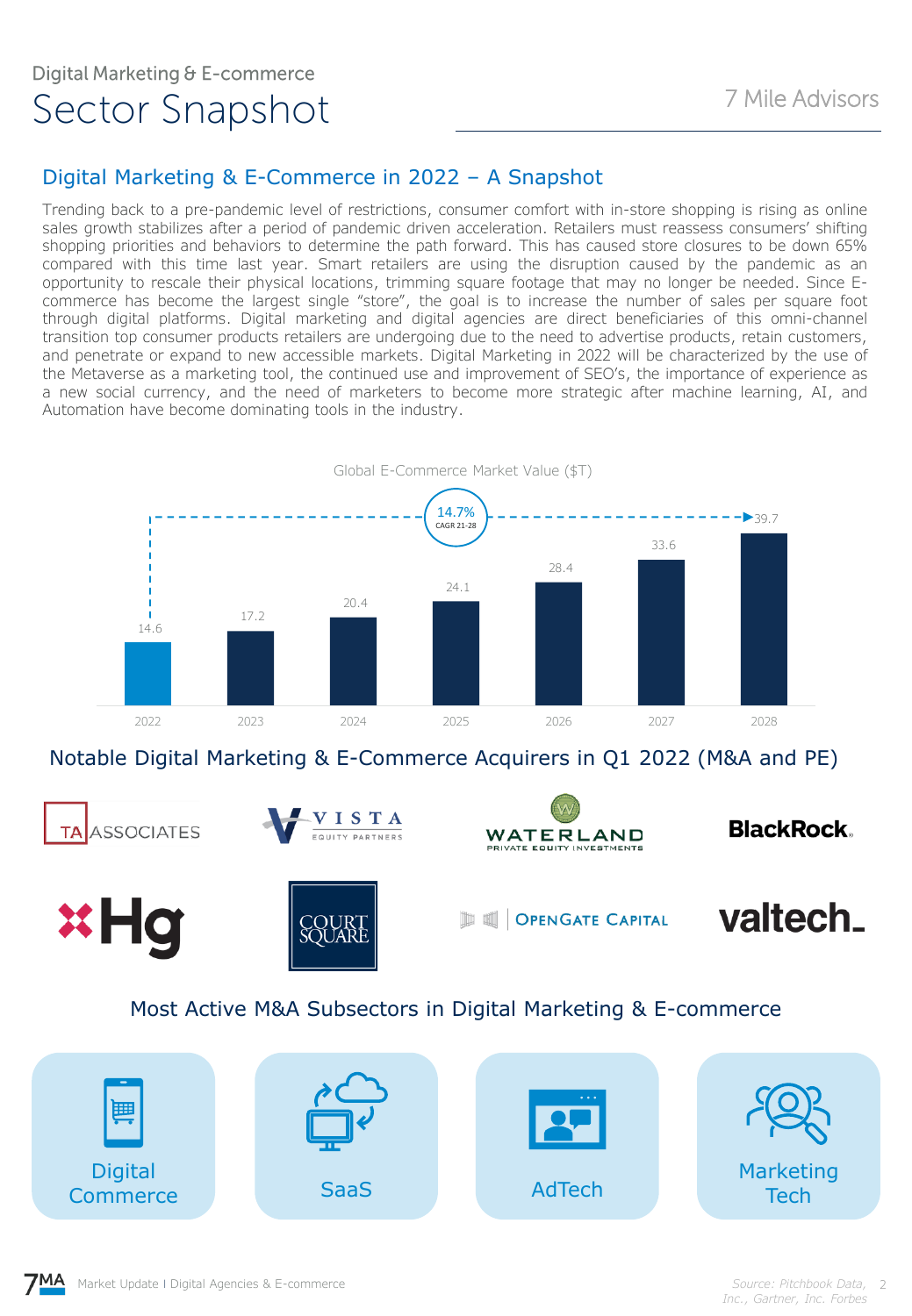## Digital Marketing & E-commerce Public Markets 7 Mile Advisors

### Publicly-traded Digital Marketing & E-commerce Companies – Q1 2022

| Companies                          | TEV \$m | <b>LTM EBITDA</b><br>\$m | LTM Rev \$m | <b>Rev Growth</b><br>YoY | <b>GP %</b> | <b>EBITDA %</b> |      | TEV / Rev TEV / EBITDA | # of FTEs | Rev / FTE<br>\$k |
|------------------------------------|---------|--------------------------|-------------|--------------------------|-------------|-----------------|------|------------------------|-----------|------------------|
| <b>WPP</b>                         | 23,532  | 2,711                    | 16,878      | $-9%$                    | 17%         | 16%             | 1.4x | 8.7x                   | 104,808   | 22               |
| Publicis Groupe                    | 20,795  | 2,874                    | 13,116      | $-2%$                    | 29%         | 22%             | 1.6x | 7.2x                   | 82,592    | 25               |
| Omnicom Group                      | 18,698  | 2,411                    | 14,191      | $-12%$                   | 20%         | 17%             | 1.3x | 7.8x                   | 71,700    | 26               |
| The Interpublic Group of Companies | 17,555  | 1,757                    | 9,859       | $-11%$                   | 19%         | 18%             | 1.8x | 10.0x                  | 55,600    | 32               |
| Dentsu Group                       | 10,322  | 2,109                    | 9,650       | $-10%$                   | 90%         | 22%             | 1.1x | 4.9x                   | 64,832    | 16               |
| S4 Capital                         | 4,546   | 106                      | 646         | 59%                      | 85%         | 16%             | 7.0x | 43.1x                  | 3,247     | 140              |
| $Kin + Carta$                      | 741     | 25                       | 192         | 13%                      | 46%         | 13%             | 3.9x | 29.6x                  | 1,423     | 52               |
| Average                            | 13,741  | 1,713                    | 9,219       | 4%                       | 44%         | 18%             | 2.6x | 15.9x                  | 54,886    | 45               |
| Median                             | 17,555  | 2,109                    | 9,859       | -9%                      | 29%         | 17%             | 1.6x | 8.7x                   | 64,832    | 26               |

## TEV / EBITDA X TEV / Rev X







#### Gross Margin % 8 and 100 million of the Rev Growth YoY



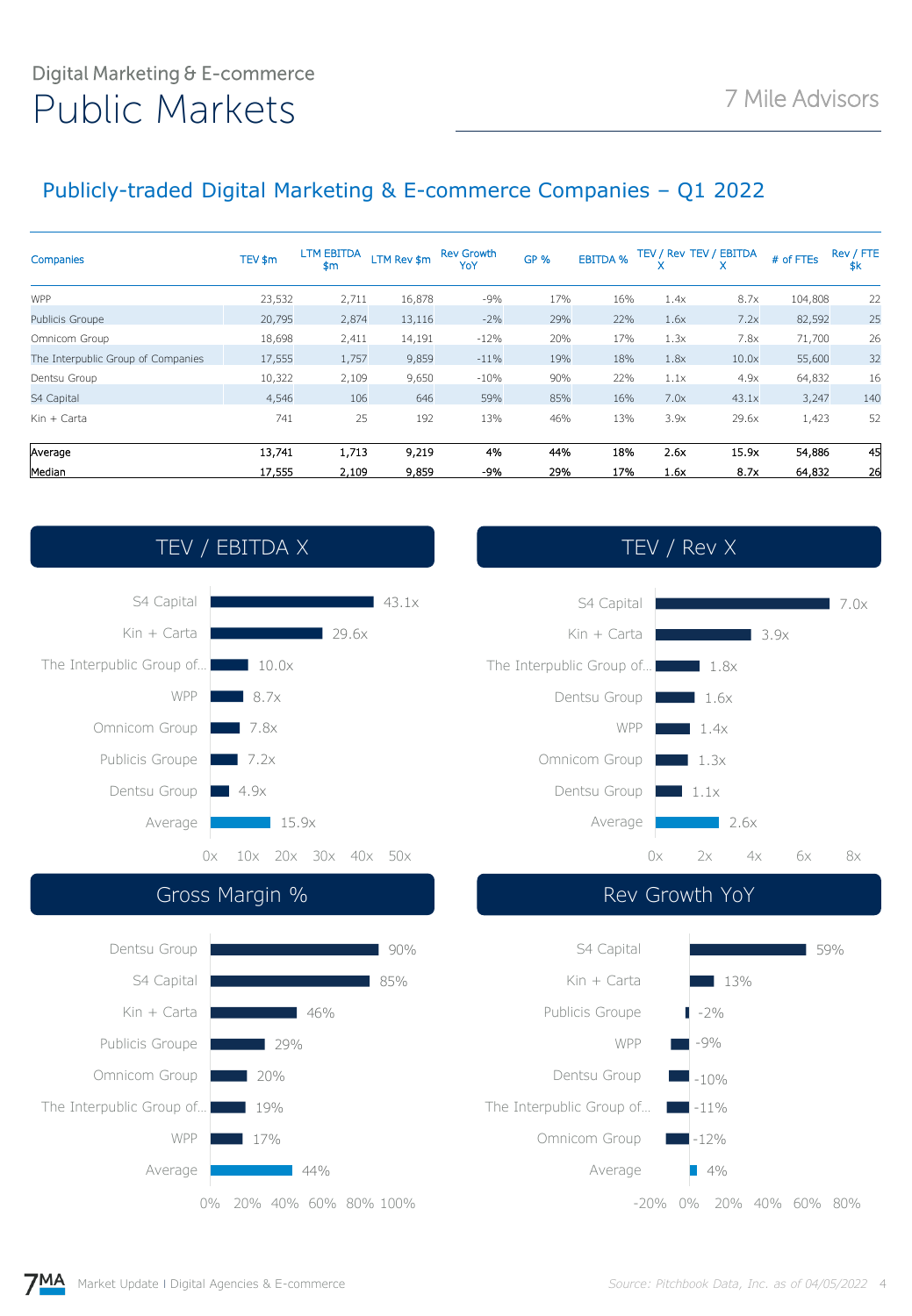## Digital Marketing & E-commerce Notable Deals<br>
Notable Deals

| Q1 2022 M&A Transactions |                     |                  |                                                                                                                                                                                                                                                                                                                                                                                                                                                                                                                                             |  |  |  |  |  |
|--------------------------|---------------------|------------------|---------------------------------------------------------------------------------------------------------------------------------------------------------------------------------------------------------------------------------------------------------------------------------------------------------------------------------------------------------------------------------------------------------------------------------------------------------------------------------------------------------------------------------------------|--|--|--|--|--|
| Date                     | <b>Target</b>       | Buyer / Investor | <b>Target Description</b>                                                                                                                                                                                                                                                                                                                                                                                                                                                                                                                   |  |  |  |  |  |
| March 20,<br>2022        | <b>WWWORKWAVE</b>   | <b>xHg</b>       | Developer of cloud-based field service<br>and fleet management software intended<br>to help organizations transform their<br>business. The company offers a range of<br>services including marketing automation,<br>generation, GPS tracking and<br>lead<br>monitoring, lead acquisition, intelligent<br>route planning, and disaster recovery,<br>enabling field service and last-mile<br>transportation companies to increase<br>their revenue and profit.                                                                                |  |  |  |  |  |
| Feb 23,<br>2022          | bloomreach          | BainCapital      | Developer of a cloud-based software<br>intended to assist companies to increase<br>their web traffic from organic or natural<br>search results. The company's platform<br>offers a suite of products including AI-<br>driven search and merchandising, a<br>headless content management system<br>(CMS), and a customer data platform<br>marketing<br>automation<br>(CDP)<br>and<br>solutions, enabling brands to deliver<br>better commerce experiences through<br>personalized products and content across<br>all digital touchpoints.    |  |  |  |  |  |
| Feb 22,<br>2022          | <b>KIN+CARTA</b>    | KIN+CARTA        | Provider<br>of<br>E-commerce<br>solutions<br>intended to serve companies across the<br>United States. The company's services<br>include hybris, SAP commerce cloud,<br>omnichannel, design and build as well as<br>optimize<br>integrate,<br>and<br>support<br>commerce solutions, thereby enhancing<br>the organization's digital presence and<br>driving transformation and innovation.                                                                                                                                                   |  |  |  |  |  |
| Jan 27,<br>2022          | <b>OVERDRI&gt;E</b> | Capitala         | Provider of digital marketing consulting<br>$\bullet$<br>services intended to offer customized<br>brand-building marketing programs that<br>yield measurable insights. The company<br>provides search engine optimization, paid<br>media<br>search<br>management,<br>social<br>marketing,<br>website<br>application<br>development,<br>and email<br>marketing,<br>therefore enabling clients to maximize<br>their digital marketing ROI and compete<br>and win in the online space.                                                         |  |  |  |  |  |
| Jan 14,<br>2022          | Absolunet.          | valtech.         | Operator of an eCommerce and digital<br>marketing agency intended to help<br>companies bridge the digital gap to<br>outgrow, outperform and outsell the<br>competition. The company's eCommerce<br>services include managed services,<br>eCommerce business plan, consulting and<br>advisory services, eCommerce site<br>development as well as e-marketing<br>services, enabling clients to transform<br>their eCommerce potential into business<br>results using creativity, agility, quality of<br>execution and technological expertise |  |  |  |  |  |